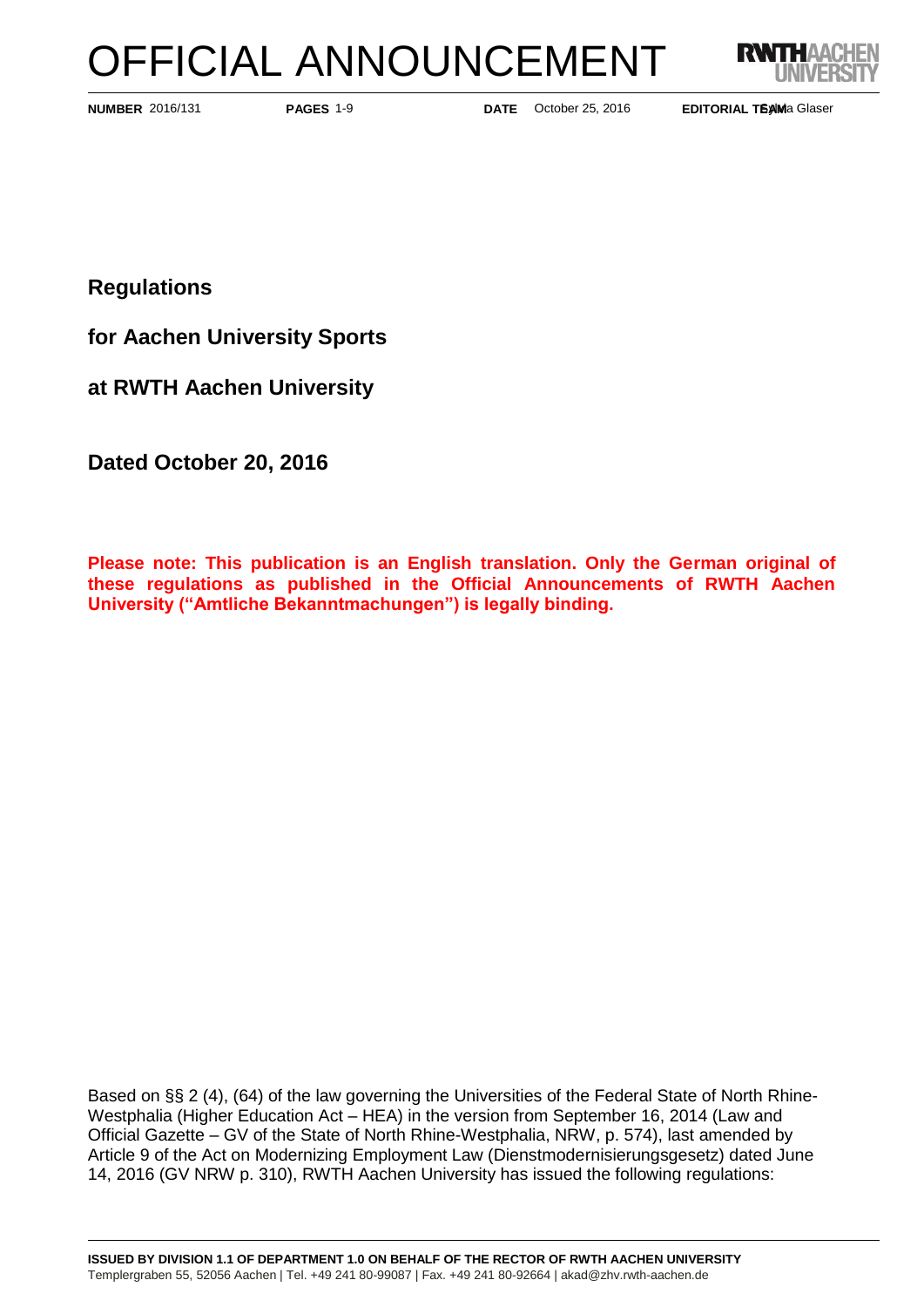#### **Preamble**

The universities of Aachen have the important cross-cutting social task of offering university sports to the students living in the city. University sports offerings can also be seen as a strong performance indicator for Aachen as an excellent place to study.

The University Sports Center (HSZ) is a central operational facility of RWTH Aachen University (RWTH). It is responsible for providing qualified sports and exercise offers at RWTH and FH Aachen based on the educational and service facilities of the two universities.

University sports offer both direct and indirect learning opportunities that can have a lasting impact on students' lives during their time at university and beyond. University sports give students the chance to network and meet others, provide an outlet for feelings, encourage them to be selfmotivated, and build their identity while also taking care of their physical health through exercise and sports. Furthermore, university sports are an important cultural and integrative element for Aachen as a university city, by encompassing all of the various university institutions and facilities. Beyond that, the joint sports and recreation offerings also acts to enhance both universities' profiles.

Students, in particular, are thus given another opportunity to be guided towards an active lifestyle and a lifelong love for sporting activities through university sports and recreation. Students learn to balance work and leisure time by participating in university sports while studying for their later careers.

## **1. General Comments**

- 1.1. These regulations apply to the use of the sports facilities and offers provided by the HSZ. It is a central operational facility of RWTH, which is under the responsibility of University management. The Center is managed by the head of the HSZ.
- 1.2. Information about the various sports offered, including particular dates and times, is provided by the university sports program, which is published every semester and specifies the duration of the various offers. As a point of principle, there is no guarantee that all the classes on offer will actually take place. In particular, a class may be canceled,
	- a) on public holidays,
	- b) in case of force majeure,
	- c) if the respective sports facilities are used for German university championships or other major events,
	- d) if the instructor is not available for the session and the organizers are unable to find a qualified substitute at short notice, or
	- e) in the event of operational disruptions such as construction work, repairs, etc.
- 1.3. Courses can be combined or canceled altogether if not enough participants sign up. Further details are regulated in Section 5.5.
- 1.4. Important current information, such as program changes, announcements, job postings, etc., are posted on the notice board of the respective sports facility, at the HSZ Service Point, and online at **hochschulsport.rwth-aachen.de**. In addition, the HSZ offers members the option of subscribing to a mailing list on its homepage so they can be notified of any sports facility closures.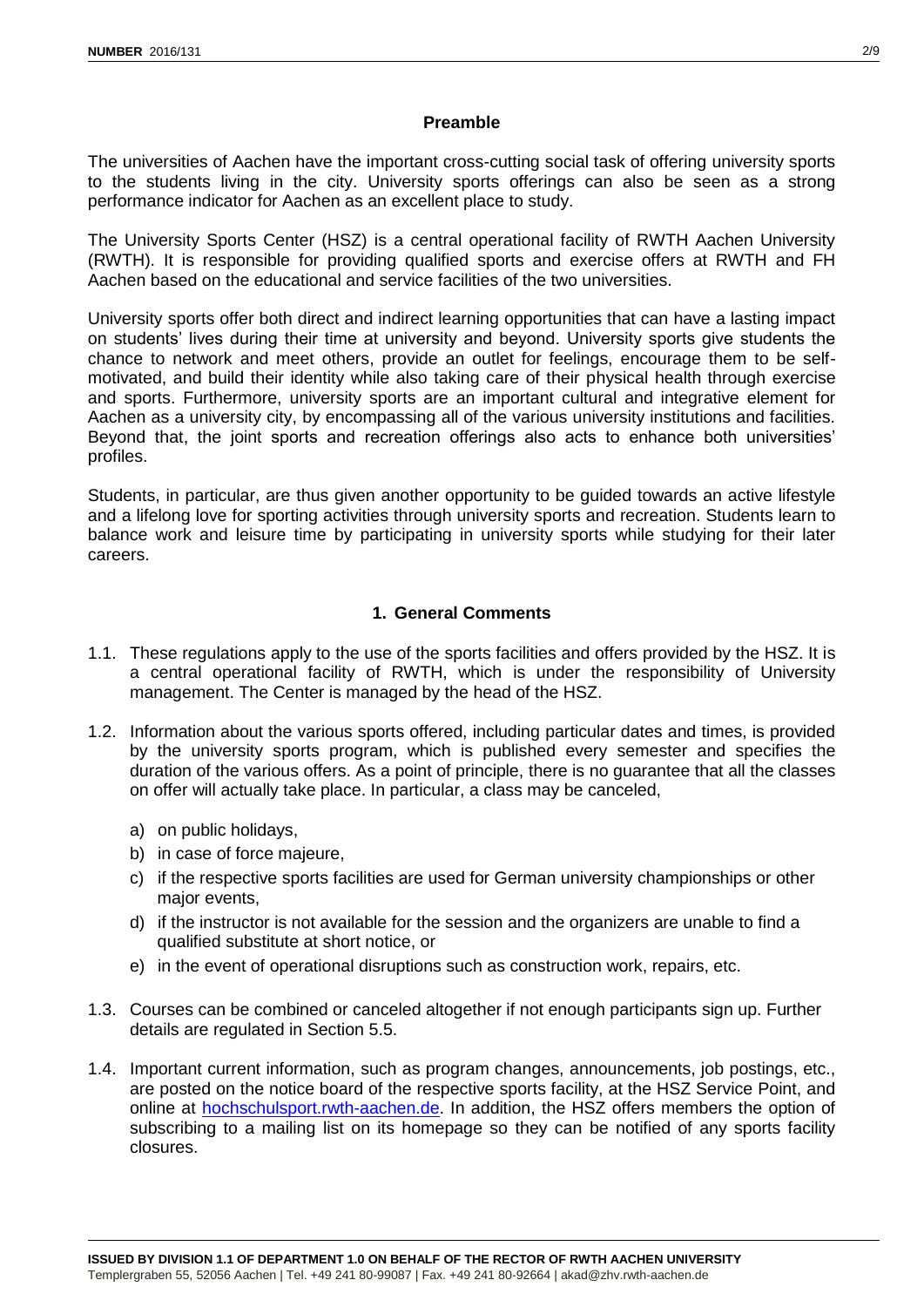1.5. Access to the sports facilities is only permitted for authorized persons. Instructors, sports wardens, and other persons authorized by the HSZ are entitled and required to control access to the facilities and deny access where necessary.

## **2. Sports Offers**

- 2.1. The HSZ offers a varied program, including leisure, popular, and competitive sports. There are several different types of offers:
	- a) guided sports courses and workshops for different skill levels,
	- b) supervised matches,
	- c) unsupervised matches and self-organized training sessions without instruction or in university sports groups,
	- d) team training for competitions and training sessions for individual competitors, and
	- e) tournaments.
- 2.2. The sports and recreation offers differ in terms of the obligation to register and pay fees. Some sports offers can be attended without prior registration and are free of charge, while other offers require prior registration, which can be both free of charge or subject to a fee and can be booked via the university sports website at [hochschulsport.rwth-aachen.de.](hochschulsport.rwth-aachen.de)
- 2.3. The HSZ offers university members the option of booking time slots at various sports facilities (e.g., single appointment booking, subscription, permit). Further information can be found on the HSZ's website and in the valid version of the Regulations for the Use of HSZ Sports Facilities (available for download from the official announcements of RWTH).
- 2.4. Depending on the offer, participants are charged in the form of course fees, special cards that are only valid for certain sports, and sports facility cards. The specific amount and type of fee are published on the HSZ website each semester.

#### **3. Individuals Eligible for Membership**

The following individuals are generally eligible to participate, provided they are over 16 years of age:

3.1. Group 1

All enrolled students

- 3.2. Group 2
	- a) Employees of RWTH and FH Aachen (even after retirement)
	- b) Employees of Uniklinik RWTH Aachen
	- c) Employees of the Bau- und Liegenschaftsbetrieb NRW (Construction and Real Estate Agency)
	- d) Employees of Studierendenwerk
	- e) Employees of the affiliated institutes
- 3.3. Group 3

Individuals who do not fall under Groups 1 or 2 can be admitted as guests.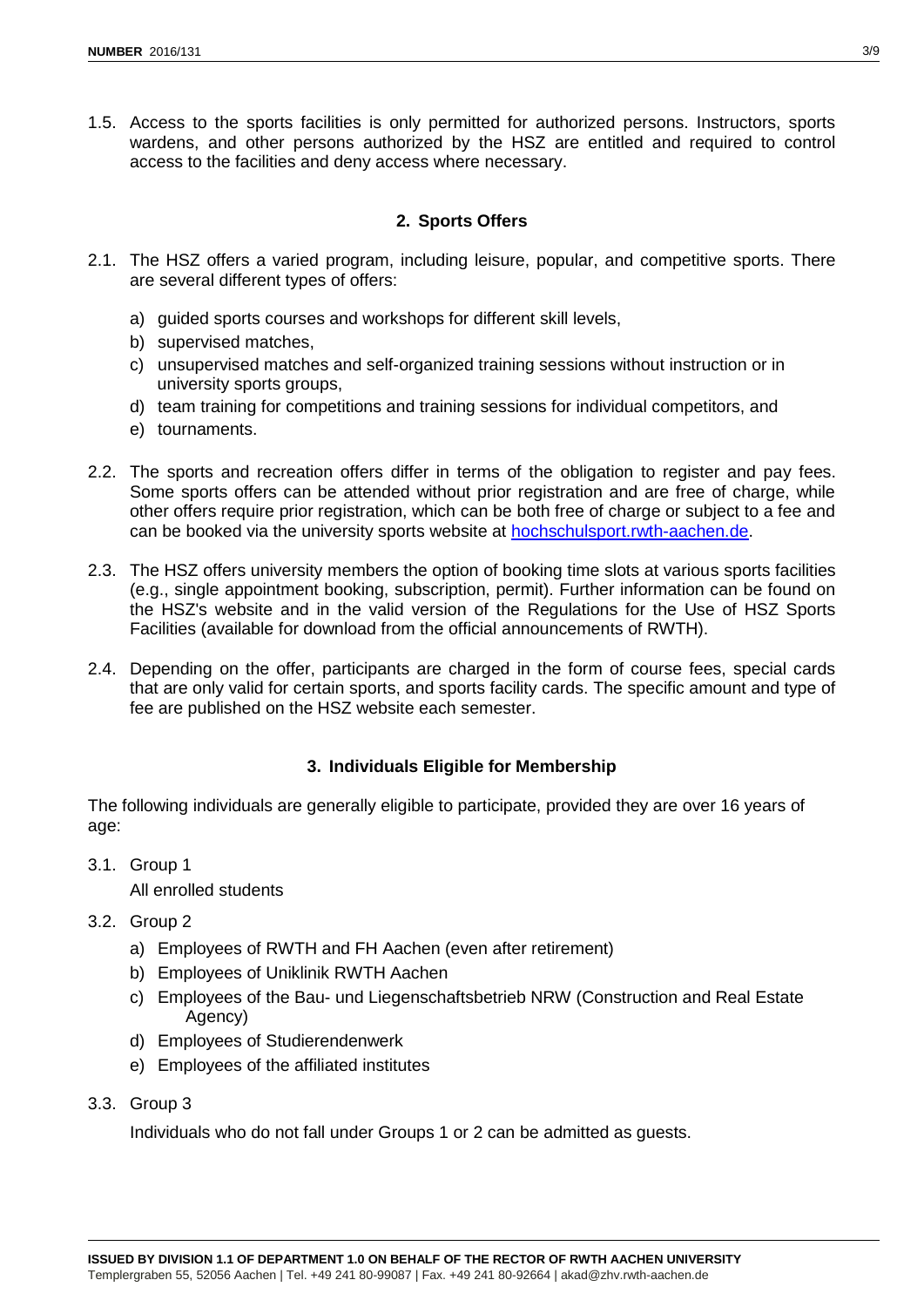# **4. Conditions of Participation**

The conditions of participation vary depending on the type of group and the specific offer (free of charge or subject to a fee).

- 4.1. Conditions of participation for Group 1
	- a) For free offers:

An RWTH BlueCard or FH card featuring a photograph of the holder or a valid student ID in conjunction with a photo ID serves as proof of an individual's access authorization. For offers requiring registration, participants must first register in accordance with Section [5.2](#page-4-0) before attending. Registration confirmation must be presented on request.

b) For offers that are subject to a fee:

An RWTH BlueCard or FH card featuring a photograph of the holder or a valid student ID in conjunction with a photo ID serves as proof of an individual's access authorization. Before participating in offers subject to a fee, members must first register in accordance with Section [5.2.](#page-4-0) In addition, they must pay the respective fee. Registration confirmation must be presented on request.

- 4.2. Conditions of participation for Group 2
	- a) For free offers:

A valid RWTH BlueCard featuring a photograph of the holder, an official employee ID, or a current certificate (max. six months old) issued by their department in conjunction with a photo ID serves as proof of access authorization. In addition, a staff sports card must be purchased at the price of 25 euros. For offers requiring registration, participants must first register in accordance with Section [5.2b](#page-4-0)efore attending. Registration confirmation and the staff sports card must be presented on request.

b) For offers that are subject to a fee:

A valid RWTH BlueCard featuring a photograph of the holder, an official employee ID, or a current certificate (max. six months old) issued by their department in conjunction with a photo ID serves as proof of access authorization. In addition, a staff sports card must be purchased at the price of 25 euros. Before participating in offers that are subject to a fee, individuals must first register in accordance with Section [5.2](#page-4-0) and pay the respective fee. Registration confirmation and the staff sports card must be presented on request.

- 4.3. Conditions of participation for Group 3
	- a) For free offers:

To be able to participate in free sports offers, a guest card must first be purchased at the price of 70 euros. For offers requiring registration, participants must first register before attending in accordance with Section [5.2](#page-4-0) before attending. Registration confirmation as well as the guest card must be shown in conjunction with a photo ID on request.

b) For offers that are subject to a fee:

To be able to participate in sports offers that are subject to a fee, a guest card must first be purchased at the price of 70 euros. Before participating in offers that are subject to a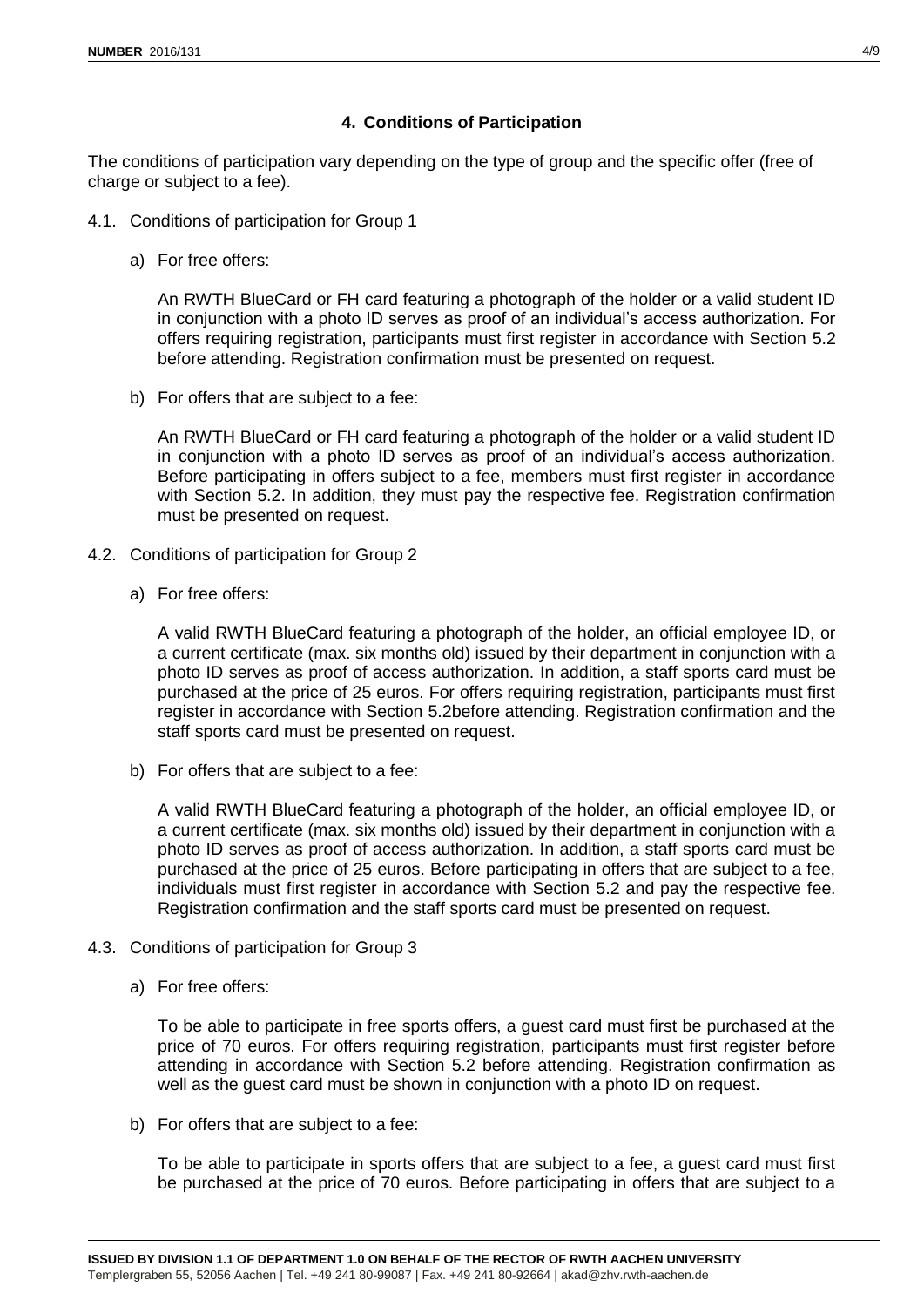fee, individuals must first register in accordance with [5.2](#page-4-0) and pay the respective fee. Registration confirmation as well as the guest card must be shown in conjunction with a photo ID on request.

Minors must submit a written declaration of consent signed by a parent or guardian to the HSZ before participating in sports activities involving overnight stays or particular dangers (e.g., climbing tours).

## **5. Registration Procedure**

- 5.1. Provisions for individual offers beyond the regulations listed below are to be taken from the currently valid university sports program.
- <span id="page-4-0"></span>5.2. For offers requiring payment and registration and for the purchase of staff sports cards, guest cards, specific sports cards, and sports facility cards, participants, as a rule, have to register online via the HSZ's website [\(hochschulsport.rwth-aachen.de\)](http://hochschulsport.rwth-aachen.de/). Payment is generally made via the HSZ's website by direct debit using SEPA procedures. By registering for a course, the participants agree to have the course fee taken from their bank account by granting the HSZ the necessary mandate to collect the fee. The deadlines specified in the confirmation must be observed. The original SEPA direct debit mandate must be submitted to the HSZ in person or sent by postal mail. The HSZ will send prior notification about the date of the debit to the email address given at the time of registration at least eight days before the transaction. Any costs incurred due to someone having given false contact details or having insufficient funds in the account are to be borne by the participant. If payment is not made in accordance with these stipulations, RWTH Aachen University has the right to preclude the participant temporarily or completely from booking courses online and assign their place in the course to someone else. The University can also cancel the registration and thus withdraw someone's right to participate in the course.
- 5.3. When registering, participants must provide a valid email address which the HSZ can use to contact them quickly. Bank details are requested during every new registration process, as these are never stored for data protection reasons.
- 5.4. When using online booking for offers subject to a fee, the individual is obligated to make the payment.
- 5.5. The use of external automatic login mechanisms is not permitted. Any registrations made in this manner will be rejected.
- 5.6. If a course is already fully booked, interested parties have the option of requesting a place on a waiting list via the website (hochschulsportzentrum.rwth-aachen.de).
- 5.7. If the HSZ cancels a course or event, individuals who have already registered have the option of choosing another offer from the current program within the same fee group if there are still places available. Otherwise, they will be refunded the fee that has been paid. The withdrawal and cancellation regulations according to Section [6](#page-5-0) remain unaffected.
- 5.8. The fees for extra tours might still be subject to change after booking due to unforeseeable increases in costs, or additional charges for certain services, or a change in the exchange rate applicable to the tour in question. The increased amount will be divided between all the participants equally.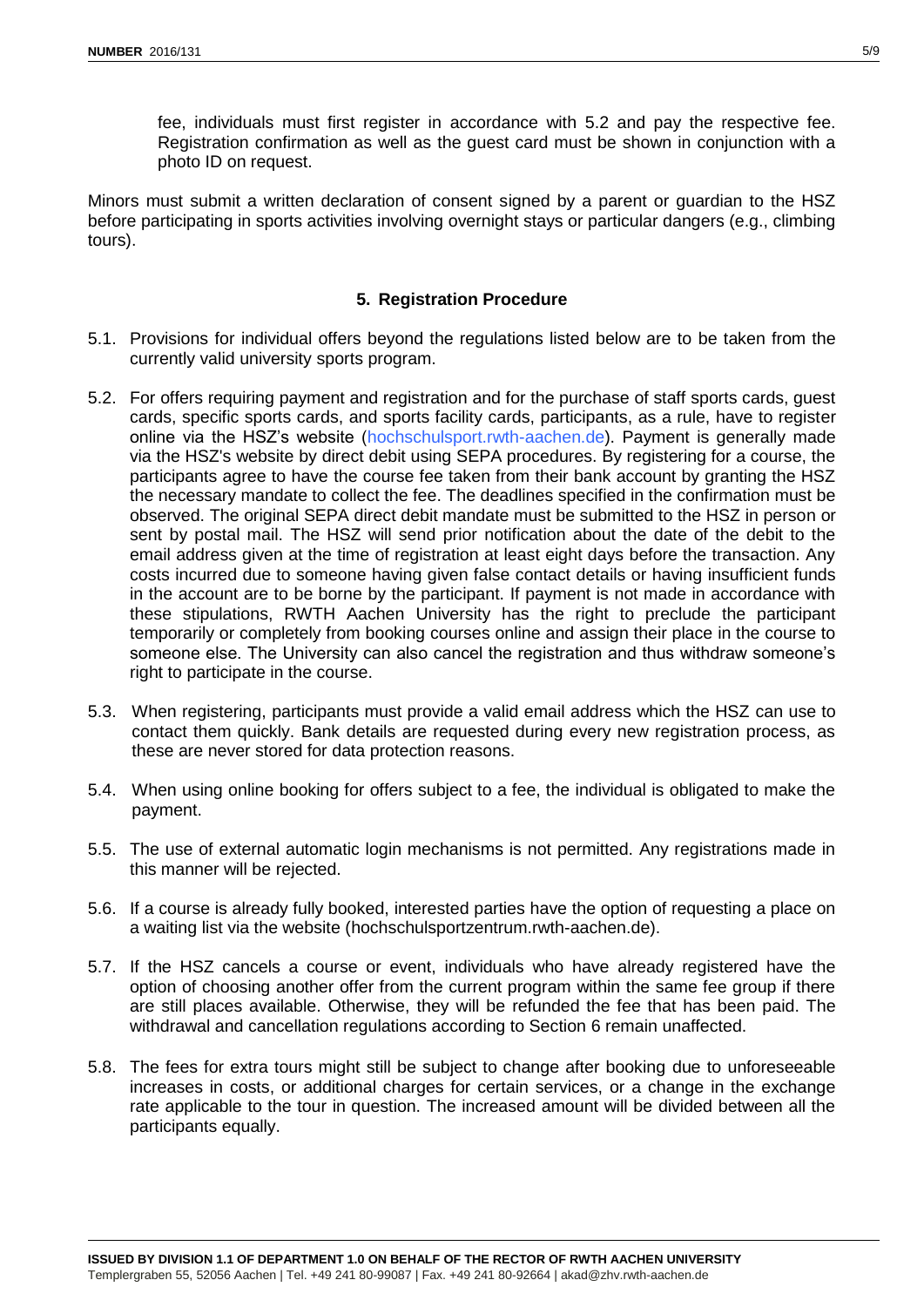# **6. Withdrawals and Cancellations**

<span id="page-5-0"></span>A withdrawal from a booking is only possible in exceptional cases. As long as no special cancellation regulations are listed in the respective course offer, the following regulations apply:

- 6.1. In case of withdrawals from courses held in Aachen within 14 days before the first session, a cancellation fee of 50 % of the total course fee will be charged. For each withdrawal, a handling fee of 5% of the course fee, with the minimum fee being 5 euros, will be charged; the handling fee is added to the cancellation fee. After a course has started, participants are no longer entitled to a refund.
- 6.2. For external sports offers, such as extra tours, the following applies:
	- a) from 90 days before the start of the trip: 15% of the course fee
	- b) from 60 days before the start of the trip: 25% of the course fee
	- c) from 25 days before the start of the trip: 50% of the course fee
	- d) on the day of the start of the trip or in case of no-show: 90% of the course fee.

In any case, a handling fee of 5% of the total costs has to be paid. The first day of the trip is not counted in the calculation of the periods under a) to c).

6.3. In the event of cancellation of an individual booking of a sports facility made less than 24 hours before the booked date, the participant is not entitled to a refund. In case of cancellation of an individual booking of a sports facility up to 24 hours before the booked appointment, a cancellation fee of 50% of the fee will be charged.

## **7. Responsibilities of Participants and Users**

- 7.1. By registering or participating in the HSZ's sports program, the participant confirms that they have taken note of and accept these regulations.
- 7.2. Entitlements to participate in university sports, such as staff sports cards, guest cards, sports facility cards, or specific sports cards, are not transferable. Proof of eligibility to participate must be presented to the instructors, sports wardens, and other persons authorized by the HSZ on request.
- 7.3. The instructions for use of the HSZ must be observed. The instructions given by the instructors, the sports wardens, and persons authorized by the HSZ must be followed. Any conduct that keeps sporting events from running as intendend, that disturbs others, or poses a danger to persons, buildings, or property must be avoided.
- 7.4. Unauthorized access to university sports facilities, for example by bypassing the staff or jumping the turnstiles, can lead to exclusion from university sports.
- 7.5. Registering for free offers with an individual booking makes participation obligatory. If a participant is unable to attend, they must cancel their registration free of charge online. Persons who book individual sessions and repeatedly fail to attend without prior cancellation may then be excluded from online registration.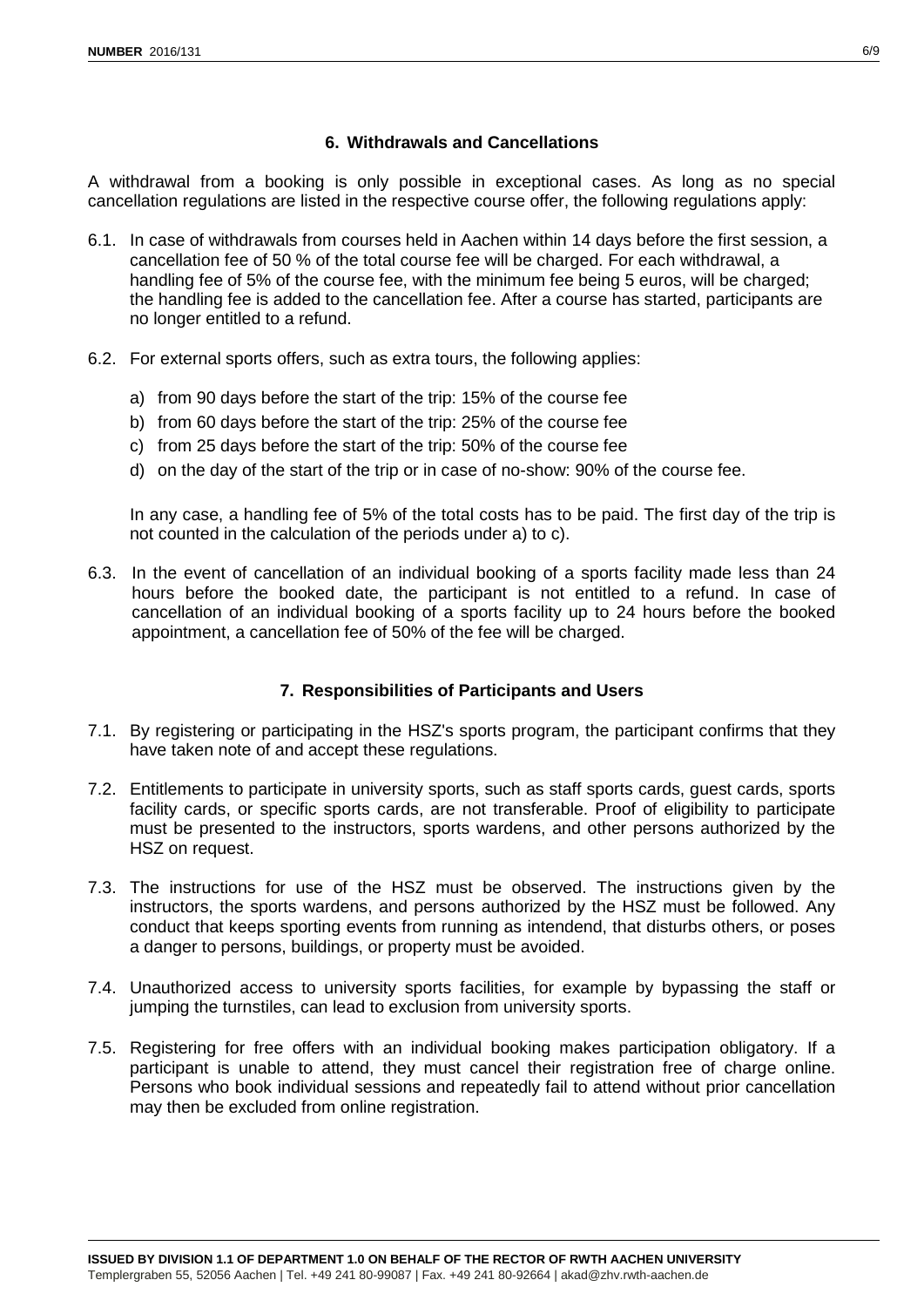- 7.6. The following provisions apply:
	- a) The sports grounds may not be driven on.
	- b) Bicycles must be parked in the bicycle racks.
	- c) The rooms for changing and storing clothes must be used as provided for this purpose.
	- d) Only courses that have been organized or authorized by the HSZ may be held at the RWTH sports facilities.
	- e) Participants in the HSZ sports program are urgently requested not to bring any valuables (jewelry, money, etc.) with them. Clothing etc. should be locked in the lockers provided. The HSZ assumes no liability in the event of theft.
	- f) The sports halls may only be entered wearing clean non-marking indoor shoes, which are used exclusively in sports halls. All outdoor sports are also subject to further regulations regarding footwear, which are listed in the respective regulations and on the HSZ website.
	- g) The consumption and sale of alcohol at the HSZ sports facilities are not permitted. Exceptions to this rule are only granted during events that are designated as special events by the HSZ and with express HSZ permission.
	- h) As a rule, photography or filming of instructors and participants in university sports courses is not permitted. Picture taking or filming is only permitted with proof of a legitimate interest only after prior consultation with the HSZ management and also only with the express consent of those affected by the taking of such photos or film.
	- i) Animals may not be brought into the sports halls or to outdoor sports facilities.
- 7.7. Furthermore, the use of the sports facilities is governed by the rules of use of the respective facility, which contain regulations on appropriate and purpose-specific use. The regulations governing use are binding. They are published on the website and posted at the respective facility.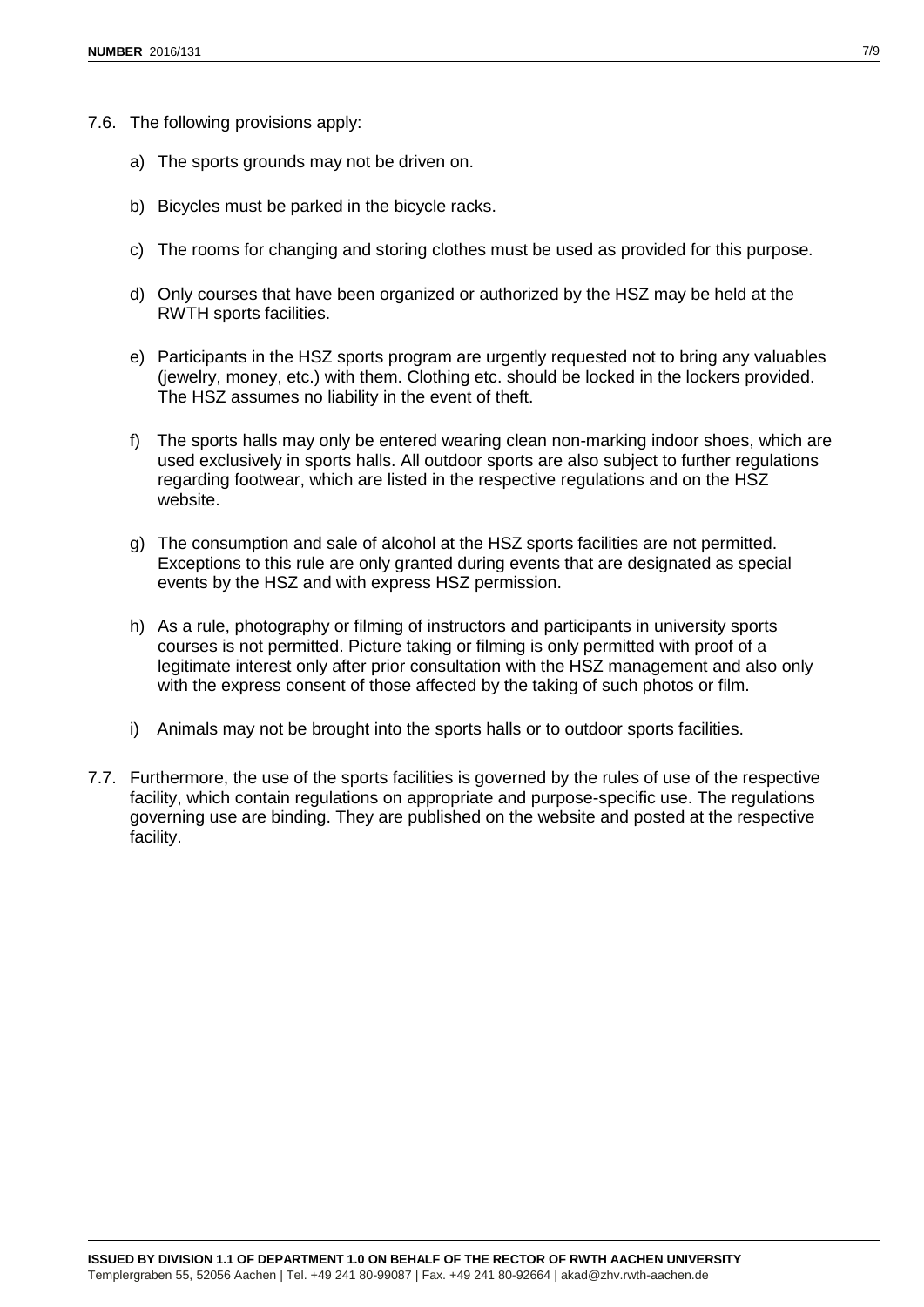# **8. Exclusions From Use**

- 8.1. Violation of the regulations of the HSZ may lead to withdrawal of the right to participate in courses, or, in the case of the use of sports facilities, to expulsion. The instructors, the supervisory staff, and the sports warden are authorized to confiscate members' sports ID cards (the staff sports card, guest card, sports facility card, or sports card). The confiscation must be recorded in writing.
- 8.2. Anyone who repeatedly or seriously violates the rules or regulations of the HSZ can be partially or completely excluded from participation in the university sports program, either temporarily or permanently. This applies in particular in the event of danger to persons, improper use of the sports facilities and equipment, and misuse of the right to participate (e.g. transfer of sports cards, etc.). HSZ management decides whether or not to expel an individual.
- 8.3. The instructors are entitled to exclude participants from their sport if they continue to behave in a way that endangers the health or well-being of other participants despite being reprimanded. Any such incidents shall be reported to the HSZ management.

## **9. Liability and Insurance**

- 9.1 Damages that are not bodily injuries will only be compensated in case of intent and gross negligence. Further claims for damages against the sponsors of university sports, the state of North Rhine-Westphalia, the cooperating universities, their members, or against instructors are excluded. All participants in university sports are advised to take out liability insurance to cover claims arising from personal injury or property damage to third parties.
- 9.2 RWTH Aachen University/the HSZ does not accept liability for theft, damage to property, or other damage in the sports facilities used by the university sports department.
- 9.3 If borrowed sports materials and/or equipment are partially or completely damaged or not returned, the borrower is liable for damages.
- 9.4 RWTH Aachen University/the HSZ is not liable for any damages resulting from events held by third parties.
- 9.5 The accident insurance regulations of Unfallkasse des Landes Nordrhein-Westfalen (North Rhine-Westphalia Accident Insurance Fund) apply to employees and enrolled students. Free practice and matches are not covered. Insurance coverage cannot be guaranteed for extra tours. Therefore, all students are strongly advised to have private insurance coverage for both free practice and matches as well as for extra tours. **\***